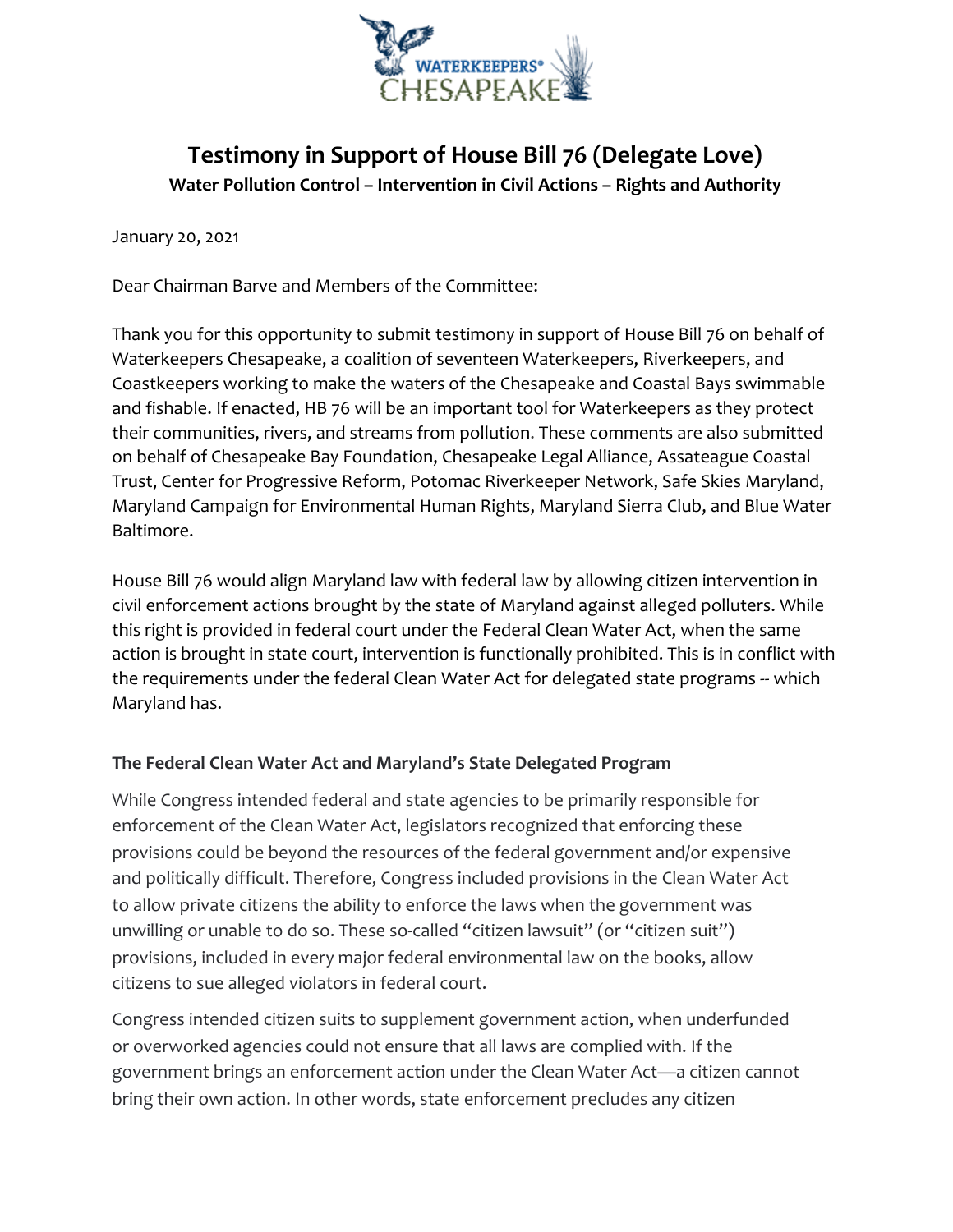

enforcement. When a private citizen, a community organization, or other party seeks to bring an enforcement action under the Clean Water Act, they have to provide notice of their intent 60-days before they are allowed to file. The specific purpose is to allow the government to take action, if they choose to do so, even though it will prevent that citizen action from going forward. But Congress had no intent of cutting citizens out of the process, that's why they provided for an unconditional right for citizens to intervene in that state action. This allows the state to be the enforcer while also allowing impacted people, groups and municipalities to have a voice in the process and ensure a just result for their communities.

The Clean Water Act is a federal law, but it also allows for "delegation" of the authority to administer this law, along with permitting and enforcement authority, to qualified states. When a state like Maryland is qualified to administer the Clean Water Act, they adopt state laws and regulations for administering this program. As such, this creates a somewhat parallel system of federal and state laws and also allows for enforcement actions to be brought in either federal or state court. One of the criteria for a state to be approved as a delegated program is that the state, here Maryland, must provide at least as much access to courts under the state program as would be allowed under the federal program. That's where the problem lies and what this bill will fix.

The federal clean water act requires that citizens have an unconditional right to intervene in enforcement actions. Maryland is currently not providing citizens with this right for intervention. Under current Maryland law, if the state were to bring an enforcement action in federal court for Clean Water Act violations, "citizens"—which includes cities, counties and community groups—would be provided an unconditional opportunity to participate in the case. However, if that same enforcement action were brought in Maryland courts, citizen groups, cities and counties would not be allowed to intervene (i.e. participate) in the case, even if the violations were originally investigated and documented by one of these parties. HB 295 would remedy this problem.

Back in 2009, Waterkeepers Chesapeake and our member Riverkeepers filed a petition to the U.S. EPA to de-delegate, i.e., withdraw Maryland's authority to administer the Clean Water Act due to a series of inspection and enforcement problems as well as a legal issue. The legal issue was Maryland's failure to provide an unconditional right to intervene in state clean water enforcement cases. The Clean Water Act requires states to provide one of two types of citizen intervention in enforcement cases—permissive intervention or intervention as of right. While this petition was sitting before the EPA, Potomac Riverkeeper and the Environmental Integrity project (EIP) investigated and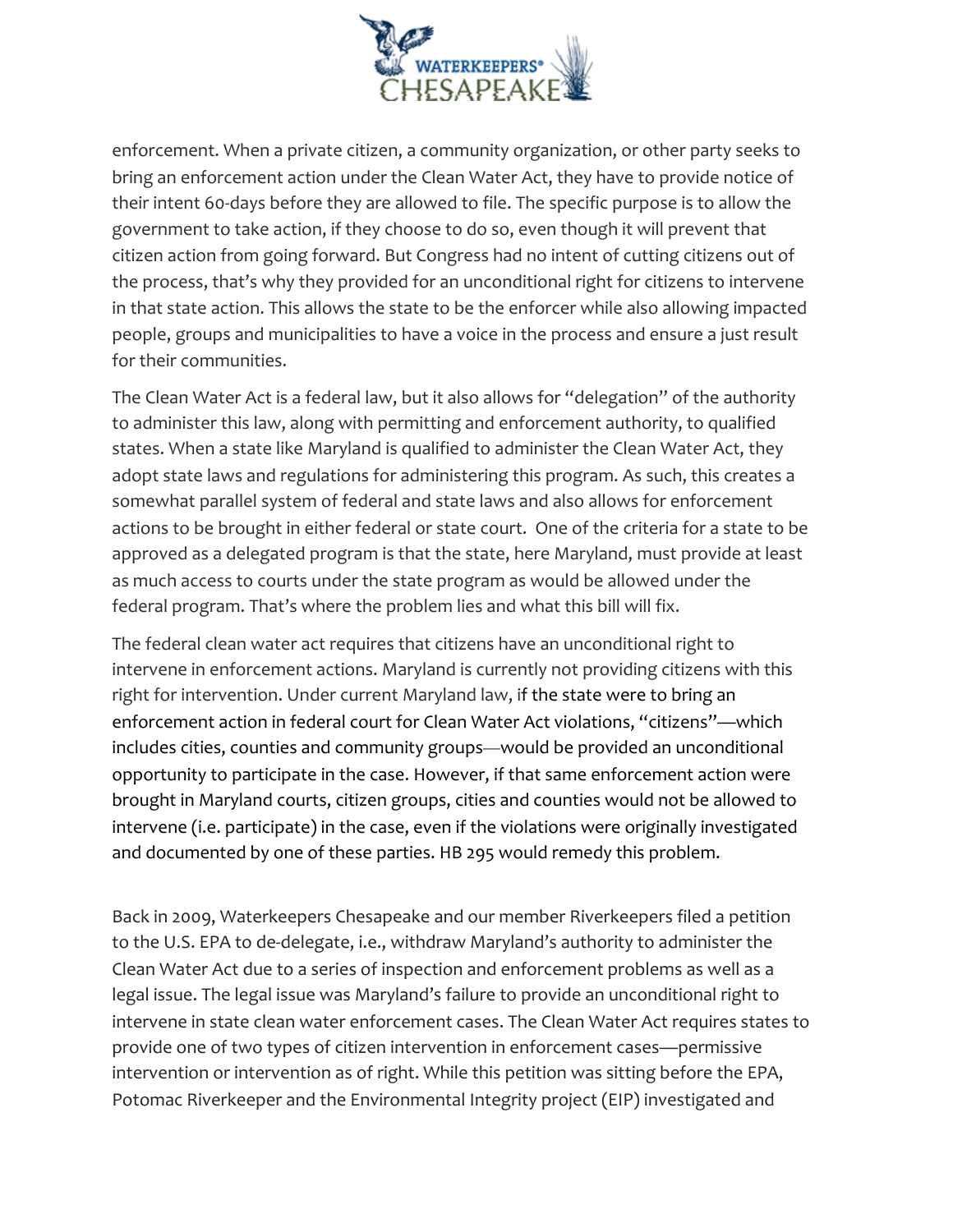

documented permit violations from a coal ash landfill owned by Mirant. The state of Maryland brought an enforcement action in state court, Potomac Riverkeeper and five citizens living near the landfill sought to intervene, and the court barred their intervention, applying a more stringent standard for intervention after finding that state clean water laws did not provide an unconditional right to intervention like the Clean Water ActWithout an unconditional right to intervention, the Maryland Court of Special Appeals' 2010 court decision (*[EIP v. Mirant](https://law.justia.com/cases/maryland/court-of-special-appeals/2010/1779s09-1.html)*) interpreted Maryland's general intervention rules that makes it virtually impossible for Maryland citizens and political subdivisions to successfully intervene.. Since 2010, there have been no cases of successful intervention in any state-based lawsuits targeting polluters. This bill will fix this problem by clarifying in Maryland law that the state allows unconditional intervention, when standing has been met, for Clean Water Act enforcement cases.

## **1. No Additional Lawsuits or Burden on Courts**

Providing for intervention will not increase the number of lawsuits filed and may reduce them. Intervention only deals with who can participate in the court proceedings already brought forward by the state. In order to intervene, citizens must show "standing," meaning a compelling interest in the matter and a specific harm to them. When intervention is granted, it provides no rights or authorization related to bringing a matter to court.

This bill also only relates to a very narrow class of lawsuits -- state enforcement of the Clean Water Act. This bill will not impact any other laws or actions and has no effect on zoning, agriculture, or other matters governed outside the Clean Water Act.

#### **2. Other States Already Provide These Rights**

Many states have referred to the federal law in their state laws regarding intervention, or they have explicitly stated that they provide the same unconditional right of intervention. However, where states have not provided for unconditional intervention, or where their state court limited intervention, states have changed their laws. Eight other states (Alabama, Arkansas, Florida, Indiana, Kansas, Oklahoma, Tennessee and Wyoming) have enacted legislation to allow for citizen intervention as a right, thereby ensuring that public participation is provided for in the courts.

Kansas changed their intervention law following a 1989 petition to the U.S. Environmental Protection Agency, requesting that the state's authority to administer the Clean Water Act be revoked since they were not allowing unconditional intervention. Following this petition, the Kansas legislature took the same action we are asking of the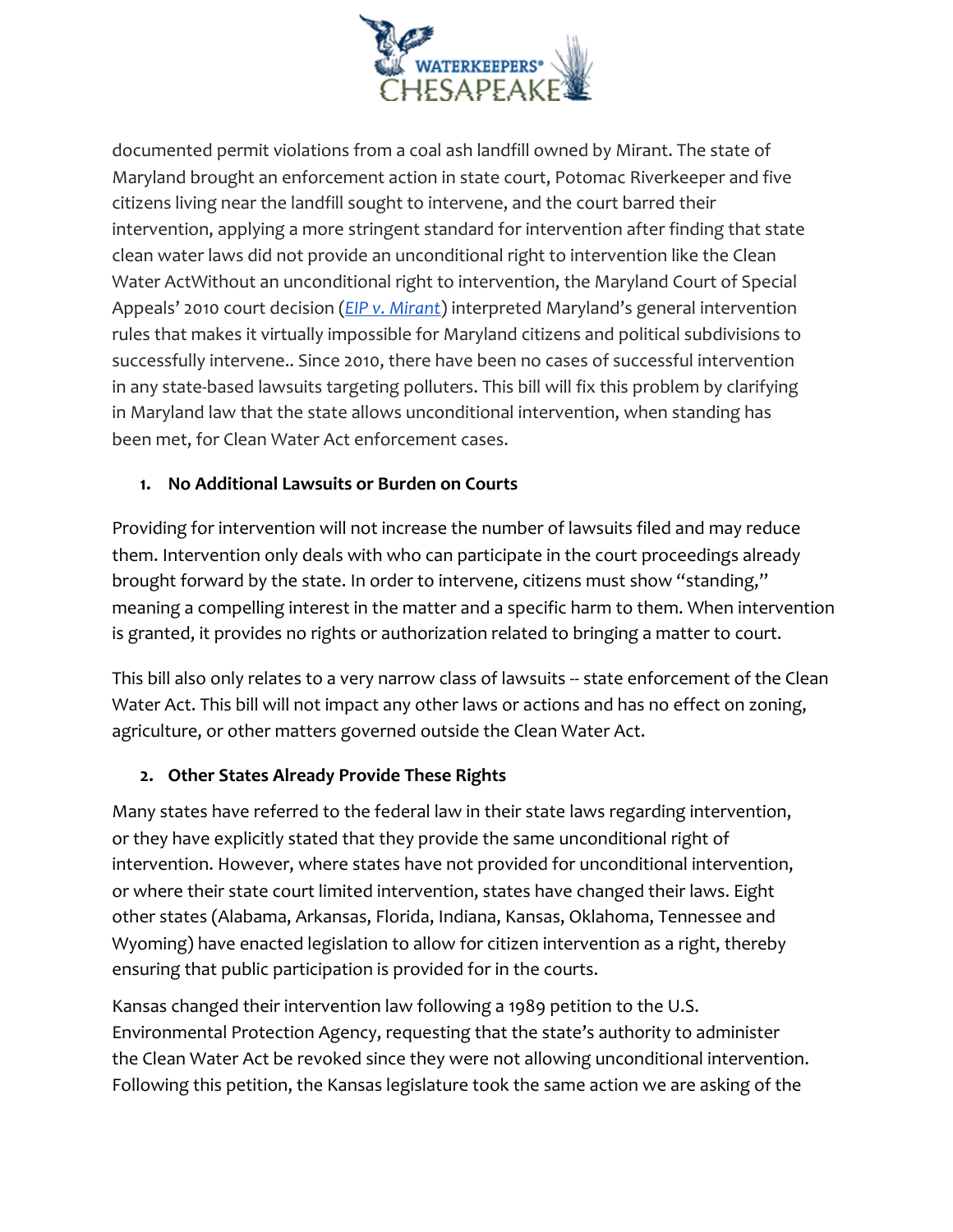

Maryland General Assembly -- to explicitly allow for unconditional intervention in these state enforcement actions under the Clean Water Act.

## **3. It is Critical That the General Assembly Act This Year**

Waterkeepers Chesapeake has a lawsuit pending in the 4th Circuit Court of Appeals regarding this issue. We have asked the court to stay (hold) this lawsuit and allow the Maryland General Assembly an opportunity to amend state law to provide for unconditional intervention. If the Maryland General Assembly does not make this change, the court action will resume and this matter will be decided by a federal court, rather than Maryland lawmakers. The 4th Circuit has asked for us to report an update on our efforts by the end of March.

# **4. Intervention is a critical element of community involvement and public participation**

Many of the communities hit hardest by the COVID-19 pandemic are also dealing with health effects of disproportionate environmental burdens. These communities deserve a right to participate in state actions against violators to ensure their experiences and concerns are heard.

The Clean Water Act is considered one of the most successful environmental laws in the United States. It has provided tremendous improvements to water quality and public health. But as state and federal enforcement budgets have been slashed, government oversight has been reduced, and this has increased the likelihood that more violations of law will go unpunished. Moreover, political considerations, including interstate competition, pressure from industry to minimize regulation, and competing governmental priorities threaten to further compromise states' ability to enforce the laws.

States are confronting massive budget shortfalls due the COVID-19 pandemic and corresponding economic decline. As you know, Maryland government is facing hiring restrictions and staff reductions. This will result in fewer inspection and enforcement personnel, making the role of "citizens" to assist the state in prosecuting cases even more important. House Bill 76 ensures that Maryland citizens, cities and counties have a right to intervene and the chance to fight for full and fair enforcement of laws that affect their local waterways and their health.

For all of these reasons, we urge a favorable report on House Bill 76.